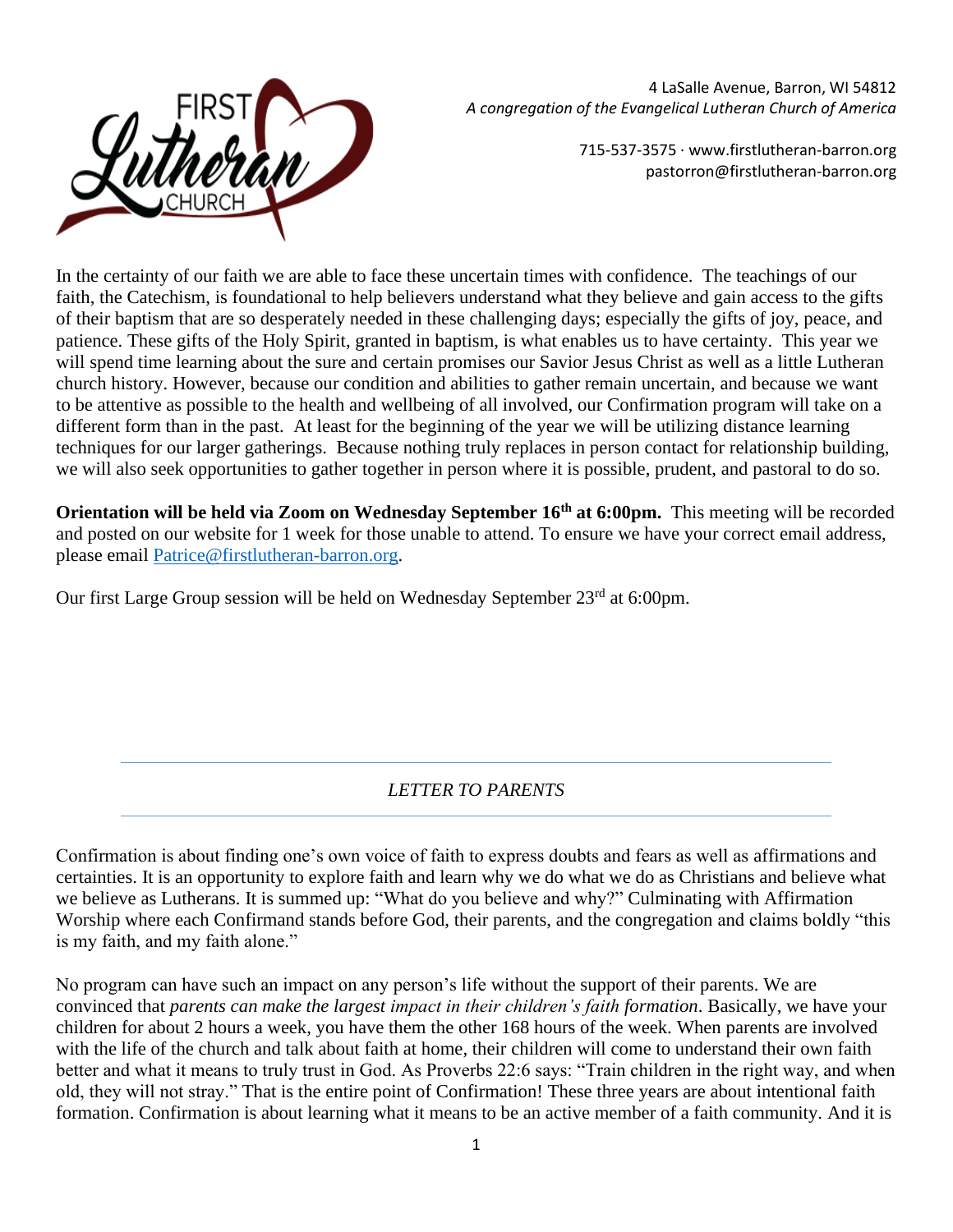about claiming the faith which your children were raised in as their own. This will only be successful with your help and support. For this reason, we want to encourage parents to be engaged in the Confirmation program along with your children.

There are a few specific needs we have from parents to make our Confirmation program possible.

- 1) The first is to spend time every Wednesday evening discussing what was presented at Confirmation that evening. And then take the conversation deeper by connecting that evening's topic to your life as a family. Spending just 5 minutes doing this will help you grow closer to God and closer as a family as you share your faith with your child and hear them express theirs as well.
- 2) We need your help to make this program work!
	- a. **Provide \$20 for materials:** This will help to cover program materials, student journals, and SWYG snacks.
	- b. **Assist with special events** such as SWYG Service Projects, Pizza Party, Lenten Meals, and End of Year Gathering.
	- c. **Volunteer as a small group leader, mentor, prayer partner or chaperone a special event!**
- 3) Lastly, but perhaps most importantly, we need you to pray for your children. Or better yet, pray *with* your children!

# *LETTER TO STUDENTS*

Confirmation is about claiming your own faith and owning what you believe. It is about affirming your baptism and the promises of Christ Jesus in your life. At the end of these three years, you will stand before the congregation and make these baptismal promises:

- 1) to live among God's faithful people,
- 2) to hear the word of God and share in the Lord's Supper,
- 3) to proclaim the good news of God in Christ through word and deed,
- 4) to serve all people, following the example of Jesus,
- 5) to strive for justice and peace in all the earth.

We believe that these things are what Christians do as a joyful response to the Good News that Jesus died and rose again for our salvation.

These three years of Confirmation are about spending intentional time learning the basic, core, and fundamental beliefs of the Christian faith by asking a lot of questions and seeing how we live out our baptismal promises. Confirmation is not the end of religious instruction but the beginning of an adult life of faith in the Church. Experience has proven that little challenge results in little growth. Therefore, we approach Confirmation with a level of seriousness. Confirmation is a program of spiritual discipline (prayer, devotion, serving, worship, etc.). Below are the expectations of Confirmation which will help keep us on track and challenged to grow. They are designed to assist you in growing as a disciple so that by the end of the program you are able to confidently claim this faith as your own.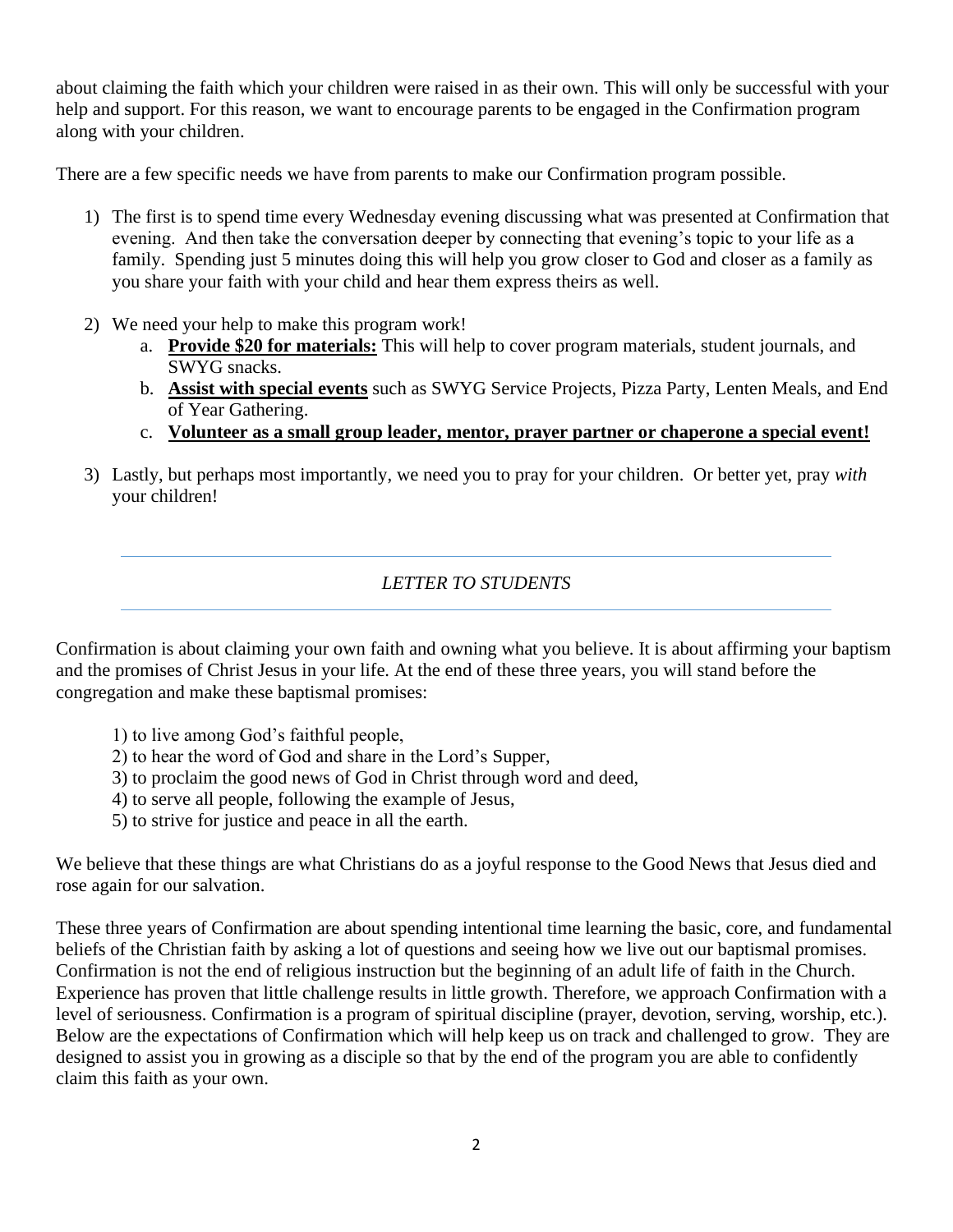### **SCHEDULE**

- We meet EVERY WEDNESDAY unless there is no school.
- Confirmation events are canceled if school is canceled or dismissed early due to weather.

## LARGE GROUP

- 6:00-6:30pm or so each week via Zoom, led primarily by Pastor Ron providing necessary announcements and weekly faith instruction.
- We will email weekly reminders to students with the link and password.
- We will meet every Wednesday except the second week, each month.

## SMALL GROUP

- Small groups will meet weekly.
- The day and time when each group meets will vary based upon availability of students and leaders.
- Small groups may meet in person when/where appropriate as long as they take proper precautions, erring on the side of health and safety.
- Meetings will last on average 30-45 minutes but will vary by week and group.

### SWYG

**S**econd **W**ednesday **Y**outh **G**roup is exactly that. The second week of every month we will gather meet following school at FLC, snacks provided. Then from 3:45 until 5:00pm we will break up into small groups for fellowship, games, and group activities that focus on building relationships with one another and with God.

## COMMUNICATION

- Our primary means of communication will be via the email address you have provided us on your child's liability forms.
- We will also contact students directly via their school email addresses or another if provided.

## ABSENCES

Confirmation is a program that requires a high level of commitment that is also run with a high degree of grace. It is expected that all students attend AND participate in every event. But also understanding that life circumstances happen, if a student needs to miss an event please contact Pastor Ron to see what will be missed and if makeup work is needed. We are reminded in the grace of this approach that what is "fair" is not always what is "equal." Our goal is not for perfect attendance and busy work. Our goal is to form disciples and grow in faith. Just as each student is beginning their journey on different levels and advance at different paces, so too are the challenges different for each student to grow in their relationship and love for the Lord.

Please let Patrice or Pastor Ron know if your child will be absent. For in person events, if your child does not arrive and we did not hear from you prior, the child's identified emergency contact will be notified.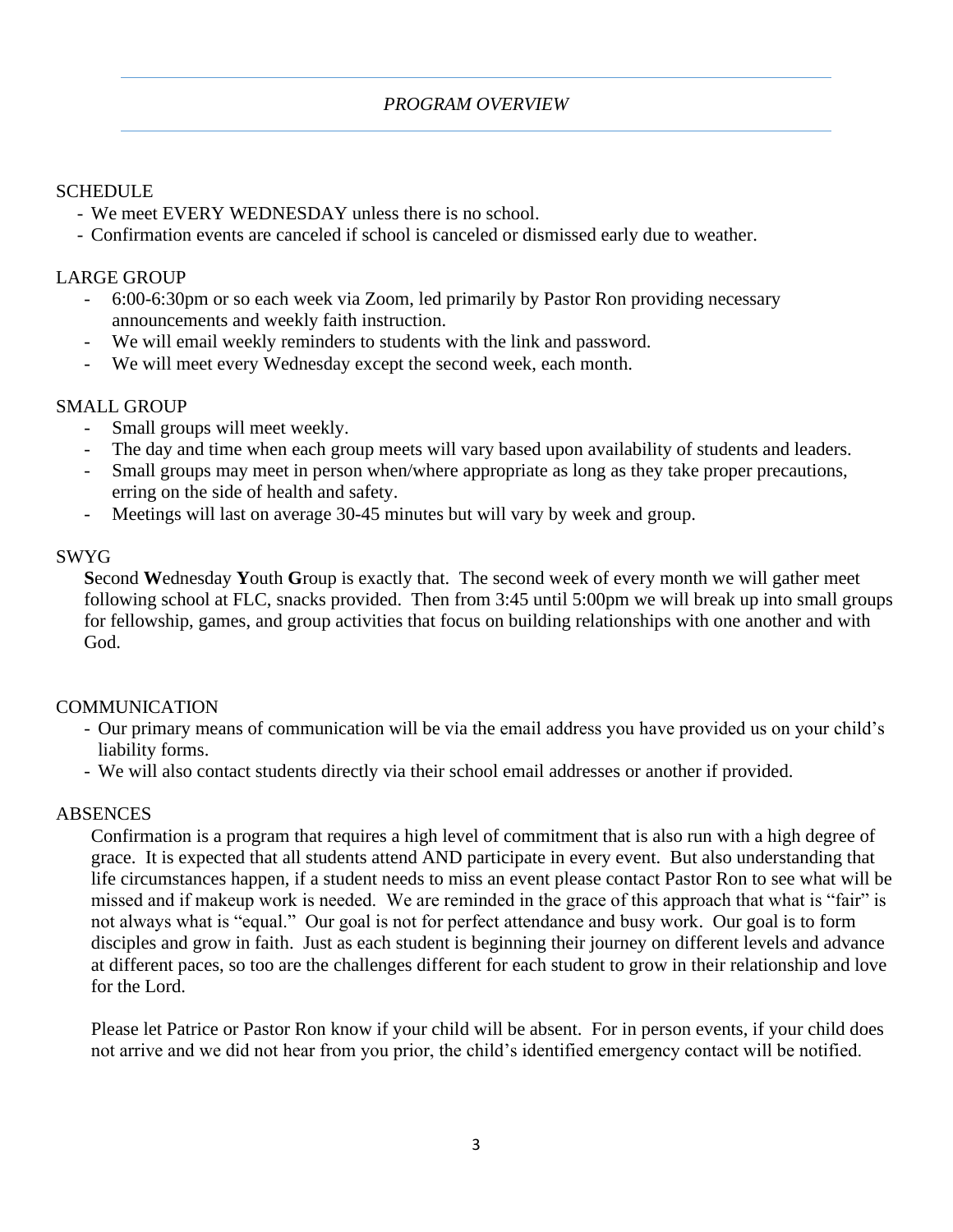### *EXPECATIONS*

### WORSHIP SERVICES

Worship is our weekly gathering to celebrate all that our Lord has done for us, receive needed encouragement for the week, and be inspired by His Holy Word. It is expected that all members of First Lutheran Church attend worship on a regular basis, therefore it is also expected that Confirmands attend worship regularly as well. In addition to gathering for worship, Confirmands are also asked to serve in many different roles of our Worship Ministries (acolyte, usher/greeter, communion assistant, reader, multimedia, sound, video, etc.)

### **Attend 18 regular Sunday morning worship services and turn in 18 Worship reflections** by end of April.

- Sermon notes are available on our website to submit electronically or download to print off at home.

### **Volunteer to assist with a worship service 2 times** by end of April.

- Serve as reader, greeter (Welcome to worship video), or special music.

Evening Lenten Worship service:

- Attend worship services
- Serve one meal with your family
- Assist with worship by serving as reader, greeter, sound, or acolyte (more information will be coming in January)
- This expectation is written in hopes that we are able to gather again by this point in time.

#### PRAYER WARRIORS

- A Prayer Warrior is a member of FLC who is committed to pray for their Confirmand throughout the year. Because gathering is difficult these days, we are not requiring them to meet with their students this year, just to simply pray for them in their regular prayer life.

#### **JOURNALS**

- Each student will complete the Catechism Encounter and the Questions to Ponder sections of their Journal each week. Journal assignments are to be turned in to their small group leader.

*LUTHER PARK: Recharge Retreat Weekend*

Confirmands will be attending the Recharge weekend at Luther Park in October. The congregation supports this opportunity by paying 50% of the cost. Families are asked to contribute the remaining portion. Adult chaperones are needed. Please talk to Patrice if you care to chaperone. Scholarships are available if needed, please see Pastor Ron. Registration forms will be sent out when they are made available.